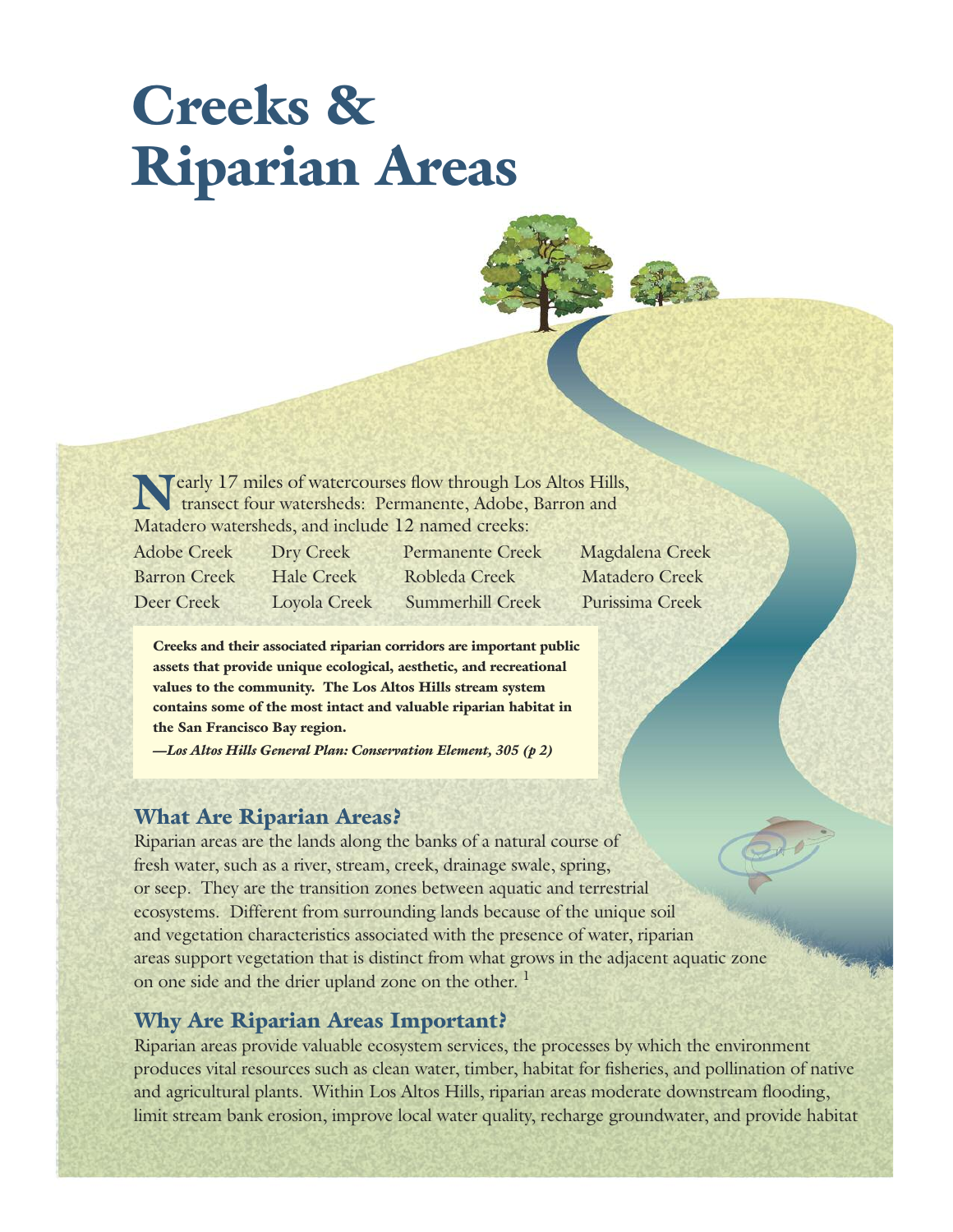and important migratory corridors for wildlife. Although they comprise only a small fraction of the land area, riparian areas are among the most important, diverse, and productive ecosystems in the region. They are also

**Preserve the integrity of riparian corridors as unique and environmentally sensitive resources.** *—Los Altos Hills General Plan: Conservation Element, Policy 3.1 (p 3)*

among the most environmentally sensitive.

*Natural creeks minimize downstream flood impacts* by slowing water velocity, enabling water to soak into the ground, and providing temporary storage of over bank flood flows. <sup>2</sup> When creeks

are channelized by lining them with rock or concrete or placing them in culverts, the frequency of downstream flooding increases because the velocity of flow is increased and the time of concentration of runoff is shortened.

*Vegetated riparian areas stabilize stream banks and adjacent lands.* Vegetated stream banks are up to 20,000 times more resistant to erosion than bare stream banks.<sup>3</sup> The slower flow rates in a natural channel diminish erosive forces, and the root systems of riparian vegetation hold stream bank soils in place.<sup>4</sup>

*Small seasonal streams play an important role in insuring water quality.* As runoff travels over developed surfaces, it picks up pollutants from human activities, such as pesticides, oil, grease and heavy metals from vehicles, atmospheric deposition, sediments, chemicals, salts, septic discharge, and other pollutants from runoff and flood waters. Vegetated riparian areas trap some of these pollutants and keep them from reaching larger bodies of water. Connected riparian corridors function as living filters that protect adjoining streams and downstream bodies of water. 5

Small creeks provide a very effective environment for reducing the concentrations of biodegradable pollutants, such as oil and grease, gasoline residues and excess fertilizers. Small creeks have a much greater surface area in contact with the air than larger streams, which means that oxygen is readily available to assist in biodegradation. In addition, sunlight is able to penetrate to the bottom of the creek so that the energy in sunlight is available to assist biodegradation in the creek channel. 6

*The natural lining of a creek allows for infiltration* of surface water into the ground to recharge groundwater. The recharged groundwater helps to maintain flow in creeks after the end of the rainy season. As water infiltrates into the natural substrate of the creeks, many dissolved pollutants in the water are retained in the soil.

*Riparian corridors provide habitat* to a wide array of wildlife, as much as 80% of western wildlife species.<sup>7</sup> Access to a water source is a fundamental need of most mammals. Tree canopies provide shade, helping maintain lower summer stream

**Creeks and riparian areas are critically important as wildlife habitat and migratory corridors.**

*—Los Altos Hills General Plan: Conservation Element, 306 (p 2)*

temperatures for aquatic species. Migratory birds are more abundant in riparian habitat. Woody debris and the high moisture environment of riparian areas provide habitat and a food source of stream insects for reptiles, amphibians, birds, and mammals.

**2**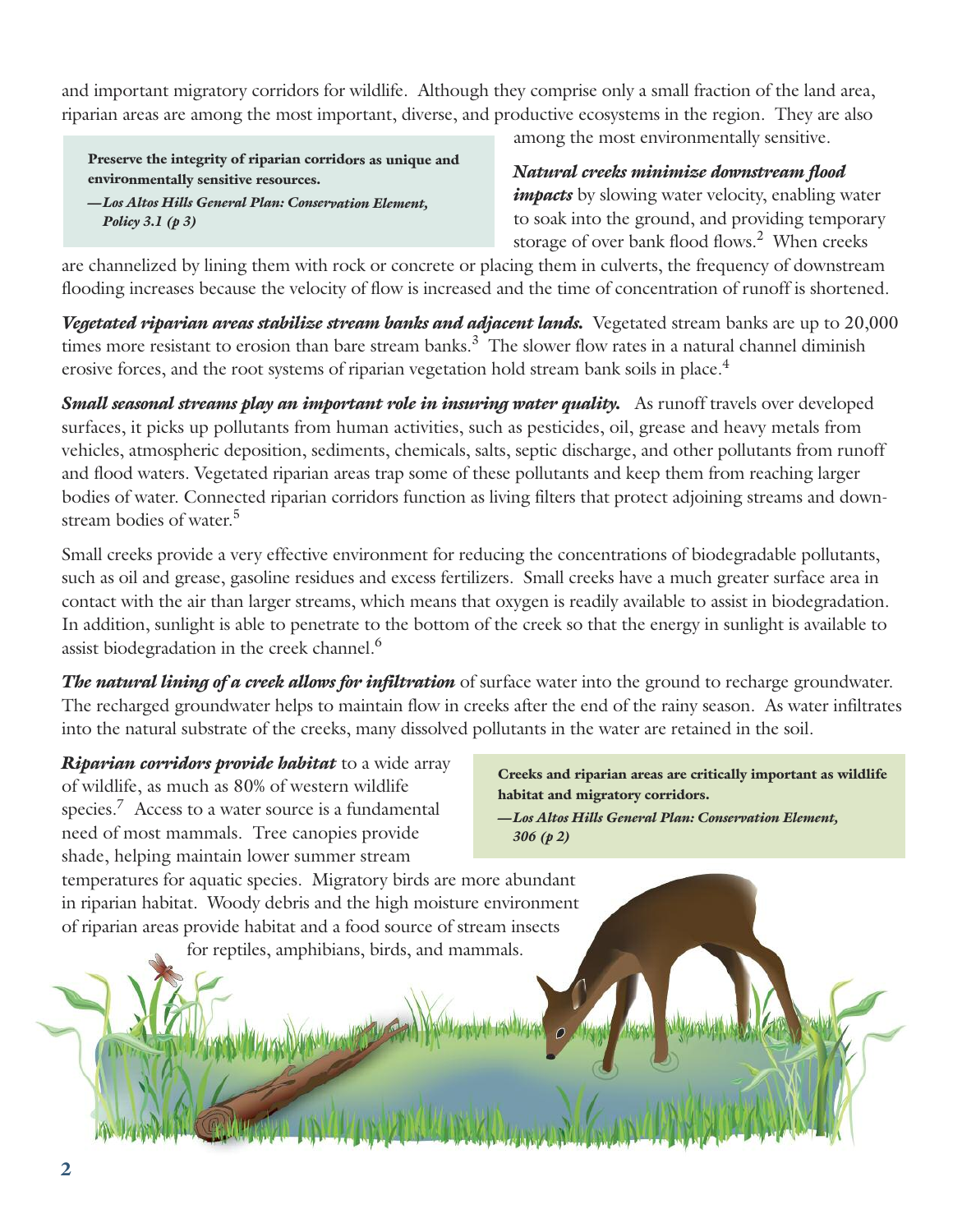Wildlife move throughout the Town along already existing natural passage ways, particularly in riparian areas, which provide food sources, shelter and passage for many different species. Stream corridors are the single most important wildlife corridors. <sup>8</sup> By connecting all other habitats, they are at the heart of the ecosystem. Hence, these stream corridors are vitally important in preserving biological diversity. Most riparian corridors in Los Altos Hills are found in already protected Open Space Conservation Areas.

## **How Are Creeks Protected in Los Altos Hills?**

The Santa Clara Valley Water Resources Protection Collaborative Guidelines and Standards for Land Use Near Streams, which the Town of Los Altos Hills formally adopted in 2007 (LAH Resolution 26–07), define a set of best practices critical to protecting streamside properties, as well as a stream's ability to convey drainage water, recharge groundwater, and provide habitat for wildlife. The Guidelines and Standards address

**By working together to protect streams and streamside resources, both property owners and local communities will benefit from healthier streams and riparian resources, reduced erosion, more safety for streamside residents and structures, improved flood protection and water quality, and, in many instances, increased property values if trees and streamside amenities are left intact or enhanced.**

*—Santa Clara Valley Water Resources Protection Collaborative*

slope stability protection, establishment and protection of riparian buffers and define terms, such as, streams, channels, watercourses, top of bank, toe of bank, and streamside protection areas.

Setbacks and open space easements are the regulatory tools used to protect existing and potential buffers from encroachment. They can be effective to physically protect and separate a creek or wetland from future disturbance and encroachment. According to the scientific literature, the larger the buffer, the greater the protection of the local floral diversity.

Los Altos Hills protects creeks by requiring a minimum 25-foot setback from the top of bank. Open space easements may be required along creek corridors. The Open Space Conservation Area (OSCA) shown on the Land Use Diagram designates many of the creek corridors that

**Structures must be set back at least 25 feet from the top of creek banks. To ensure adequate protection of these valuable resources, the expansion beyond 25 feet to the drip line of mature oak trees within the setback is advised.**

*—Los Altos Hills General Plan: Conservation Element, Program 1.1 (p 3)*

should be protected along with the canyons and ravines associated with major creeks or their tributaries.

Barring certain very specific exceptions, grading or structures (including fences) are not permitted within this setback. Creek banks should be left in their natural state as much as possible. Native riparian vegetation is not allowed to be removed, and only native plants can be newly planted.

Greater setbacks may be required along major creeks (e.g., Matadero, Hale, Barron, and Adobe Creeks).

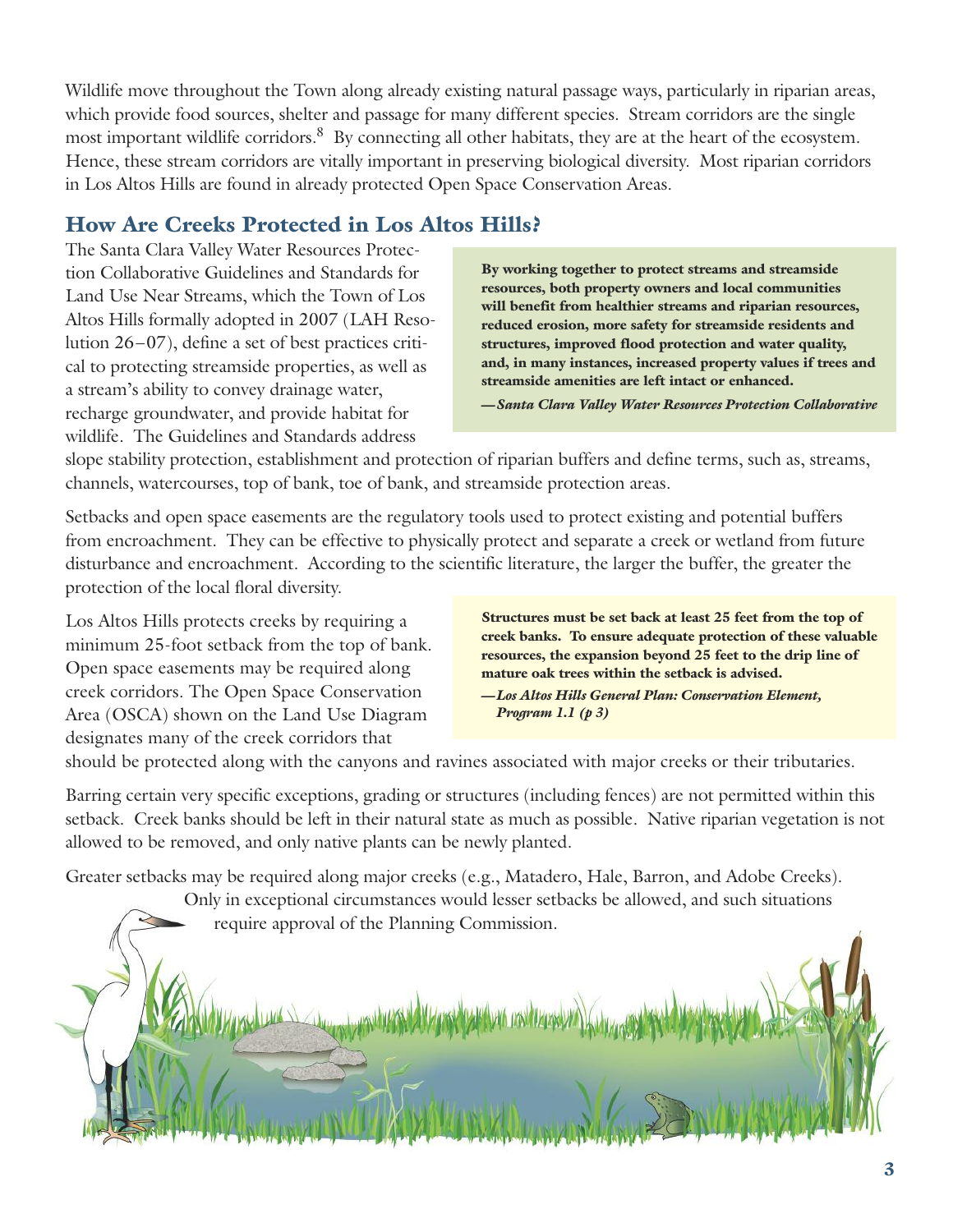## **How Are Riparian Areas Protected in Santa Clara County?**

A small number of properties in the Los Altos Hills area lie in unincorporated portions of Santa Clara County and are subject to county riparian policies, which are stricter.

Santa Clara County policy recommends that creeks and streams that are predominantly in their natural state be protected from development by a buffer that is a minimum of 150 feet from the top of the bank<sup>9</sup>. Within this riparian buffer no buildings or structures are allowed except as part of flood control projects (R-RC38). The Santa Clara County General Plan also states, "Fencing should not restrict access by wildlife to the stream environment." (R-RC 41). It emphasizes that not only must riparian habitat be conserved, but also must be accessible to the wildlife that depend on it. Fencing or other impediments that prevent access by wildlife to the stream environment may defeat the purpose of efforts to conserve the resource.

## **What Agencies Oversee Riparian Areas?**

Protection of environmental habitats is important to comply with federal and state laws, including the Federal Clean Water Act, the Endangered Species Act, and California's Porter Cologne Act and Endangered Species Act.

Federal standards direct states to protect water bodies with anti-degradation provisions so that these waters can continue to support their designated uses. The Basin Plan specifies a policy of no net loss of wetlands, and specifies the prevention of degradation of main stem and tributary stream channels in the San Francisco Bay Region.

**California's Porter-Cologne Act** provides authority for the protection of the physical integrity of river and stream environments. The Act directs the Bay Area's Regional Water Quality Control Board (Regional Board) to protect water quality by regulating any activity that may result in dis**Buffer zones shall be maintained or enhanced to protect stream functions. Examples of how this is achieved include stabilizing stream banks, minimizing storm runoff, and supporting vegetation which provide nutrients and shade.**

*—California Regional Water Quality Control Board Stream and Wetlands Systems Protection Policy*

charge to waters of the state and may result in degradation of water quality. These waters include all stream channels and their corridors, be they perennial, ephemeral, and/or intermittent stream channels or mainstream, tributary or headwater channels. The Board's "Basin Plan" details beneficial uses that are directly related to the concern of the physical integrity of stream and river channels. A major mandate of the San Francisco Bay Regional Water Quality Control Board is to support local agency efforts to reduce erosion and sedimentation and protect riparian areas. 10

The Regional Board works cooperatively with the California Department of Fish & Game (DFG) and the federal U.S. Fish & Wildlife Service to assist in the protection of threatened and endangered species. Notification to DFG and permits are required for projects that may modify streambeds.<sup>11</sup> Proactive riparian and wetland land use policies are encouraged by all agencies to comply with the wide range of water quality and species protection regulations.

## **What Can Residents Do to Protect Riparian Areas?**

Healthy, natural creeks and streams benefit landowners by improving water quality and providing erosion and flood control. The natural beauty of a well-cared-for stream can enhance property values. Creeks and riparian areas can be easily damaged by careless actions or poor management activities. Landowners can help preserve and enhance streams on their property in the following ways: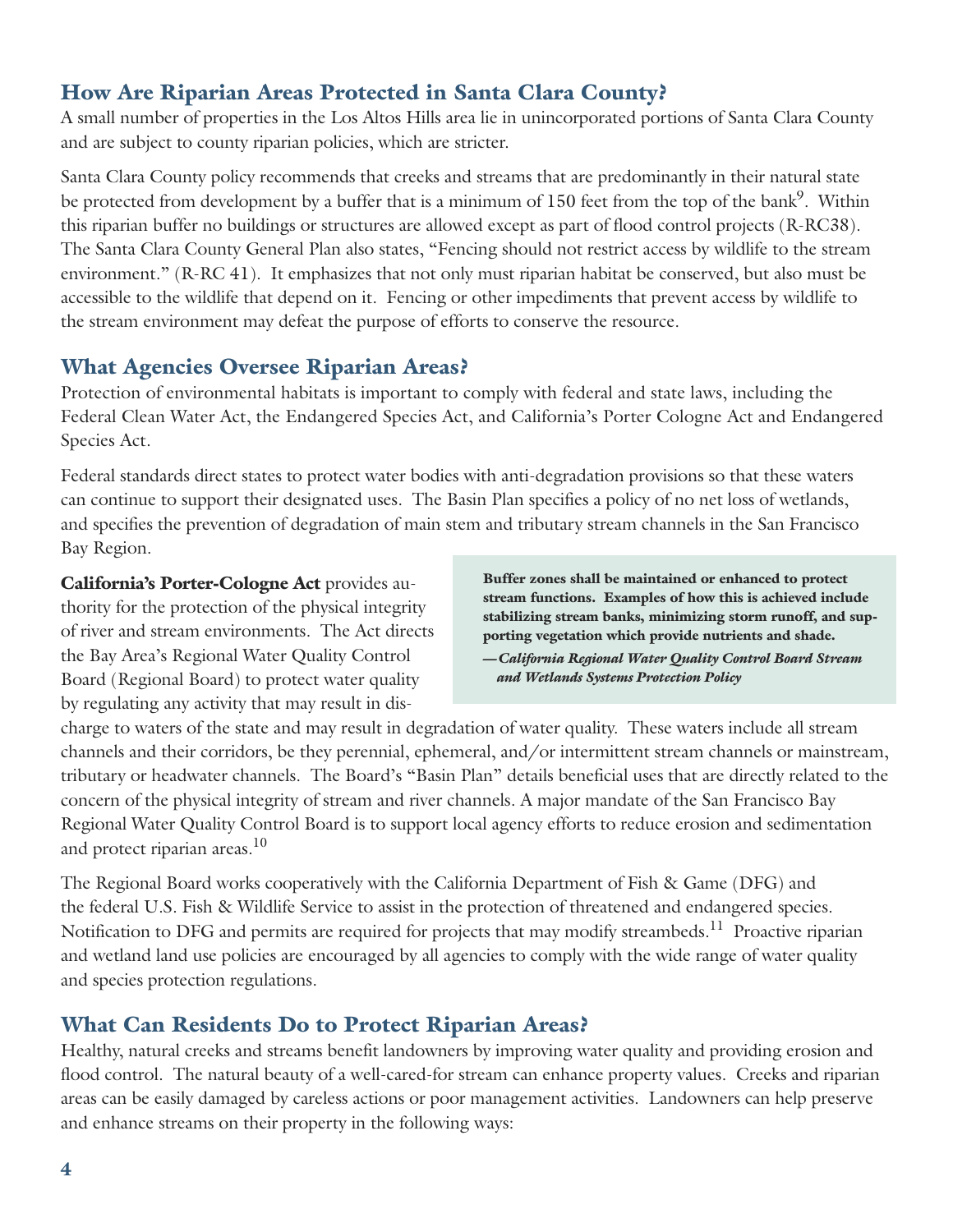## *Dos:*

- **1.** Maintain riparian corridors as wide as possible to protect vegetation, facilitate wildlife movement, and preserve healthy stream function. A minimum of 25 feet from the top of bank is required in Los Altos Hills.
- **2.** Preserve the natural features of the creek, including banks and vegetation. Tilling, compacting, changing the soil grade or drainage patterns should be avoided.
- **3.** Leave existing native streamside vegetation intact. Roots of riparian vegetation are essential to hold stream bank soils in place and prevent erosion. Vegetated creek banks are up to 20,000 times more resistant to erosion than bare banks. Mowing, stripping, or clearing vegetation leads to erosion and loss of ability to filter and trap sediment and pollutants. Streamside trees, vines, shrubs, and grasses are all essential parts of the stream ecology.
- **4.** Keep fencing out of riparian setbacks. If fences are desirable to demarcate property boundaries adjacent to open space easements, use wildlife-friendly fencing (i.e, split rail).
- **5.** Identify sources of erosion that can carry sediment and pollutant into the creek from other parts of your property. Any spot where flowing water meets unprotected soil is a potential erosion area.
- **6.** Keep domestic animals away from stream banks. Dogs and cats prey on riparian wildlife. Domestic livestock (i.e., horses) trample and eat riparian vegetation, leading to erosion and habitat disturbance.
- **7.** Leave natural debris in the stream channel unless it poses an erosion or flood hazard. A moderate amount of fallen logs or other woody debris can provide natural protection for stream banks and important cover, food, and shelter for fish and other stream dwellers.
- **8.** Remove invasive species in a timely manner to preserve the quality and function of riparian areas and avoid expensive restoration work in the future. Invasive, non-native species in riparian corridors can crowd out native vegetation and reduce hydrologic function and wildlife value. Common invasive plants found in Los Altos Hills are: Brooms, Italian thistle, Pampas grass, Arundo, Algerian and English ivy, Vinca (Periwinkle), Acacia, and ice plant. Avoid planting invasive exotic plants in landscapes. See "Don't Plant a Pest" from Cal-IPC, http://www.cal-ipc.org/landscaping/dpp/index.php

## *Don'ts*

- **1.** Don't run drainage pipes or drain swimming pool water into a creek or stream.
- **2.** Don't dump anything into a creek or stream. It is illegal. Do not throw grass clippings, tree prunings, liquid or solid waste, or any other debris into the creek. These can kill wildlife and vegetation and interfere with natural flows.
- **3.** Don't channelize creeks by hardening the banks with rocks, wood, concrete or other materials. Flood control can usually be achieved through measures that preserve the natural environment and habitat of the creek. Always consult with local authorities before making any structural changes to the creek.

## *Further Information*

- **1.** Visit the SCVWD Website for Lists of Drought Resistant Native Plants and Invasive Plants.
- **2.** For guidance on addressing drainage and bank erosion problems, visit the SCVWD website for design guidance, fact sheets and contact information.
- **3.** For reporting illegal runoff or dumping in creeks or District property, contact the Santa Clara Valley Water District at CPRU@valleywater.org; or call (408) 630-2650; or visit: Access Valley Water on the District website.
- **4.** For local and resource agency permits or regulations, visit the SCVWD website.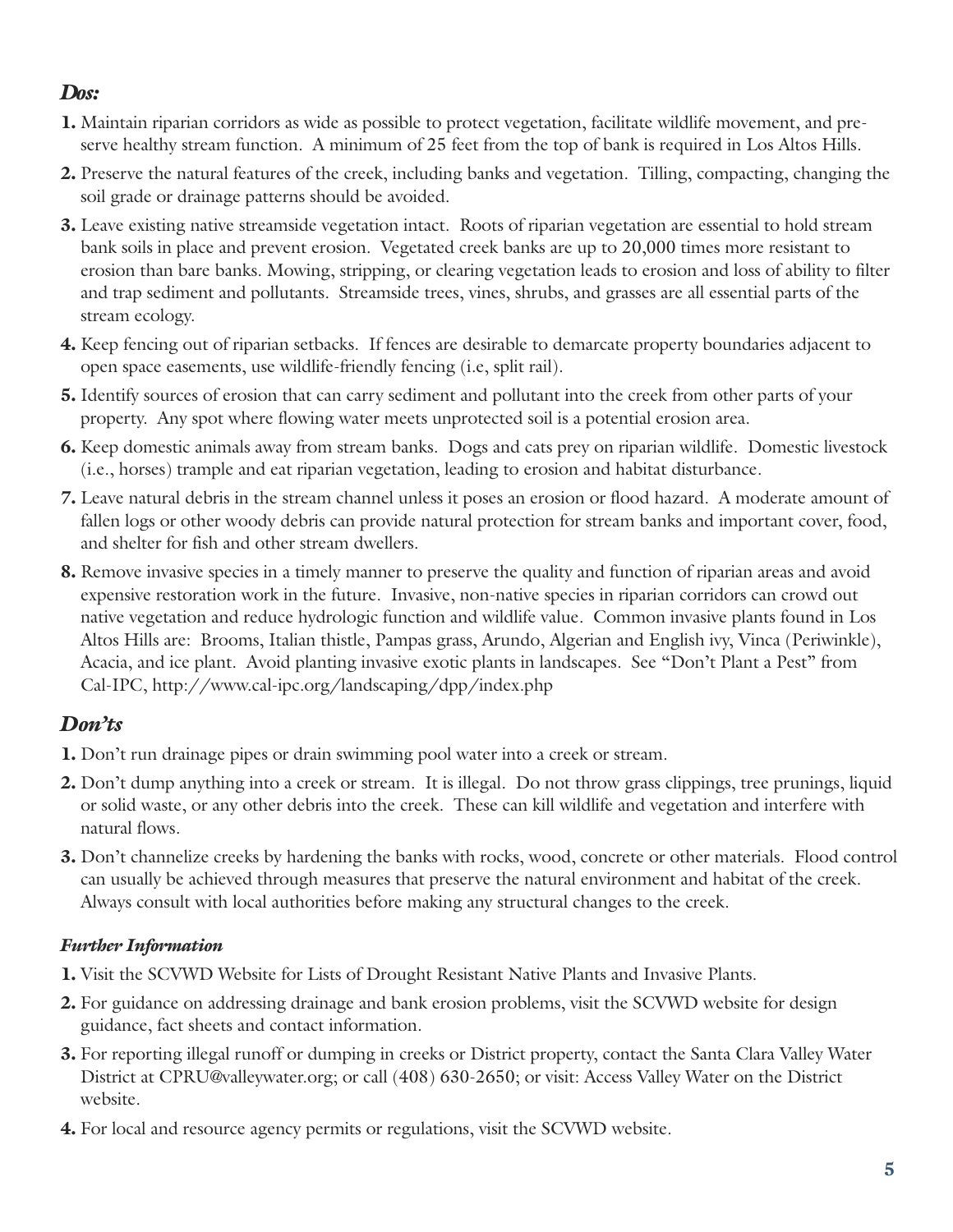## **REGULATORY AGENCIES**

## **Santa Clara Valley Water District (SCVWD)**

Community Projects Review Unit 5750 Almaden Expressway San Jose, CA 95118 (408) 265-2607 www.valleywater.org

## **CA Department of Fish and Game (DFG)**

Bay Delta Region Main Office 7329 Silverado Trail Napa, CA 94558 (707) 944-5500 http://www.dfg.ca.gov/delta

## **Federal Emergency Management Agency (FEMA)**

To determine if a property is in a floodplain, consult the FEMA Flood Insurance Rate Maps at: http://www.fema.gov/hazard/map/firm.shtm

## **United States Army Corps of Engineers**

San Francisco District 333 Market Street San Francisco, CA 94105-2197 (415) 977-8604 www.spn.usace.army.mil

### **CA Regional Water Quality Control Board**

San Francisco Bay Region RWQCB 1515 Clay Street, Suite 1400 Oakland, CA 94612 (510) 622-2300 http://www.waterboards.ca.gov/sanfranciscobay

#### *Footnotes*

- 1. Guidelines and Standards for Land Use Near Streams (Los Altos Hills Resolution 26-07, adopted May 24, 2007). *http://www.valleywater.org/Programs/WaterResourcesProtectionCollaborative.aspx*
- *2. Smardon R. Felleman J. Protecting Floodplain Resources: A Guidebook for Communities, FEMA 268, 1996 http://www.fema.gov/library/viewRecord.do?id=1419*
- 3. Ohio EPA. The Benefits of Stream and Riparian Habitat Protection in Ohio, 1994. Appendix to Ohio Water Resources *Inventory, Ohio EPA, Division of Surface Water, Columbus, OH.*
- *4. Gregory SV, et al. An Ecosystem Perspective of Riparian Zones. Bioscience, 1991; 41(8):540.*
- *5. Martin TL,, et al., Review. Water, Air and Soil Pollution, 1999.*
- *6. Regional Water Quality Control Board Section Leader Dale Bowyer.*
- *7. Local Government Riparian Buffers in the San Francisco Bay Area. San Francisco Bay Regional Water Quality control Board, July 2004. http://www.waterboards.ca.gov/sanfranciscobay/publications\_forms/documents/bufferreport1204.pdf*
- *8. Fish and Game wildlife biologist Alan Buchanan.*
- *9. Santa Clara County General Plan: Book B. Rural Unincorporated Area Issues and Policies: Resource Conservation, pp 0–25 to 0–26.*
- *10. A Primer of Stream and River Protection for the Regulator and Program Manager. Technical References W.D. 02#1 San Francisco Bay Region, California Regional Water Quality Control Board, April 2003.*

*http://www.swrcb.ca.gov/water\_issues/programs/stormwater/docs/hydromodification/meetings/072707/primerstreamriverprotection.pdf*

*11. California Department of Fish and Game. Lake and Streambed Alteration Program. http://www.dfg.ca.gov/habcon/1600*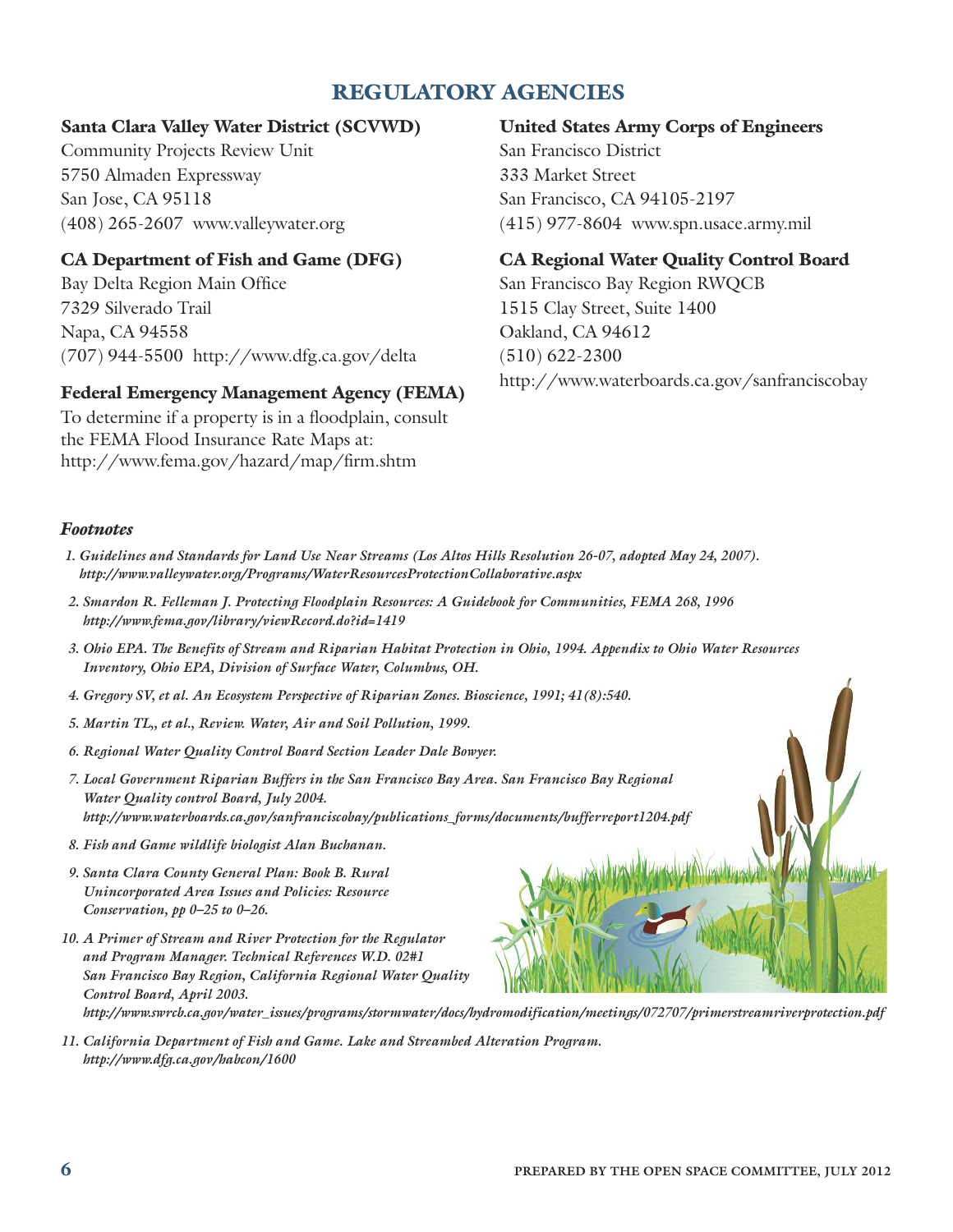## **Common Native Plants of Los Altos Hills Creeks and Associated Wildlife**

#### **Big Leaf Maple** (*Acer macrophyllum*)

Birds eat insects in trunks and leaves. Trunks provide sap for sapsuckers. Woodpeckers nest in holes.

### **Buckeye** (*Aesculus californica*)

The nectar and leaves feed beneficial insects as well as butterflies.

### **California Sycamore** (*Platanus racemosa*)

A food plant for butterflies. Birds eat insects in the trunks and on foliage. Trunks provide sap for sapsuckers and nest hole sites for woodpeckers.

#### **Live Oak** (*Quercus agrifolia*) **Blue Oak** (*Quercus douglasii*) **Valley Oak** (*Quercus lobata*)

Insectivorous birds eat insects that feed on foliage. Acorns feed jays, woodpeckers, nuthatches and squirrels. Acorn woodpeckers use mature oaks for granaries to store acorns.

## **Arroyo Willow** (*Salix lasiolepis*) **Scouler's Willow** (*Salix scouleriana*)

Willows are food plants for the larvae of several species of butterfly. Larger birds such as jays eat adult butterflies, and warblers consume insects on willow leaves. Thickets shelter streamside birds.

## **California Bay** (*Umbellularia californica*)

Fruit-eating birds—American robin, cedar waxwings, band-tailed pigeon—favor the fruits.

**Creek Dogwood** (*Cornus sericea*) **Brown Dogwood** (*Cornus glabrata*) Spring azure blue butterfly larvae eat dogwood leaves. Berries support fruit-eating birds.

**California Rose** (*Rosa californica*) Fruit-eating birds eat rose hips. Thickets provide shelter for all woodland birds.

### **California Blackberry** (*Rubus ursinus*)

The fruits are consumed by fruit-eating birds and animals, and the thickets provide shelter.

#### **Blue Elderberry** (*Sambucus Mexicana*)

The flowers attract nectar-feeding insects. An amazing variety of birds favor the fruits.

#### **Mallow** (*Malacothamnus fasiculatus*)

A food plant for the Large White Skipper butterfly and birds that eat the seeds.

## **Osoberry** (*Oemleria cerasiformis*)

Hummingbirds and bees feed on nectar. Berries feed fruit eaters. Thickets give shelter.

## **Toyon** (*Heteromales arbutifolia*)

Robins, varied thrush, and cedar waxwing favor the berries. Deer browse on the foliage.

## **Coyote brush** (*Baccharis pilularis consanguinia*) Seeds feed ground birds. Shrubs provide shelter and nest sites for chaparral-dwellers.

**Snow Berry** (*Symphoricarpus albus*) Berries attract frugivorous birds.

**Holly Leaf Cherry** (*Prunus illicifolia*) Foliage provides as food, nest sites and shelter for many species. Fruits feed frugivores.

**Coast Silk Tassel** (*Garry elliptica*) Provides fruit for birds and nectar for insects and hummingbirds.

# **Ocean Spray** (*Holodiscus discolor*)

Flower clusters attract insectivorous birds.